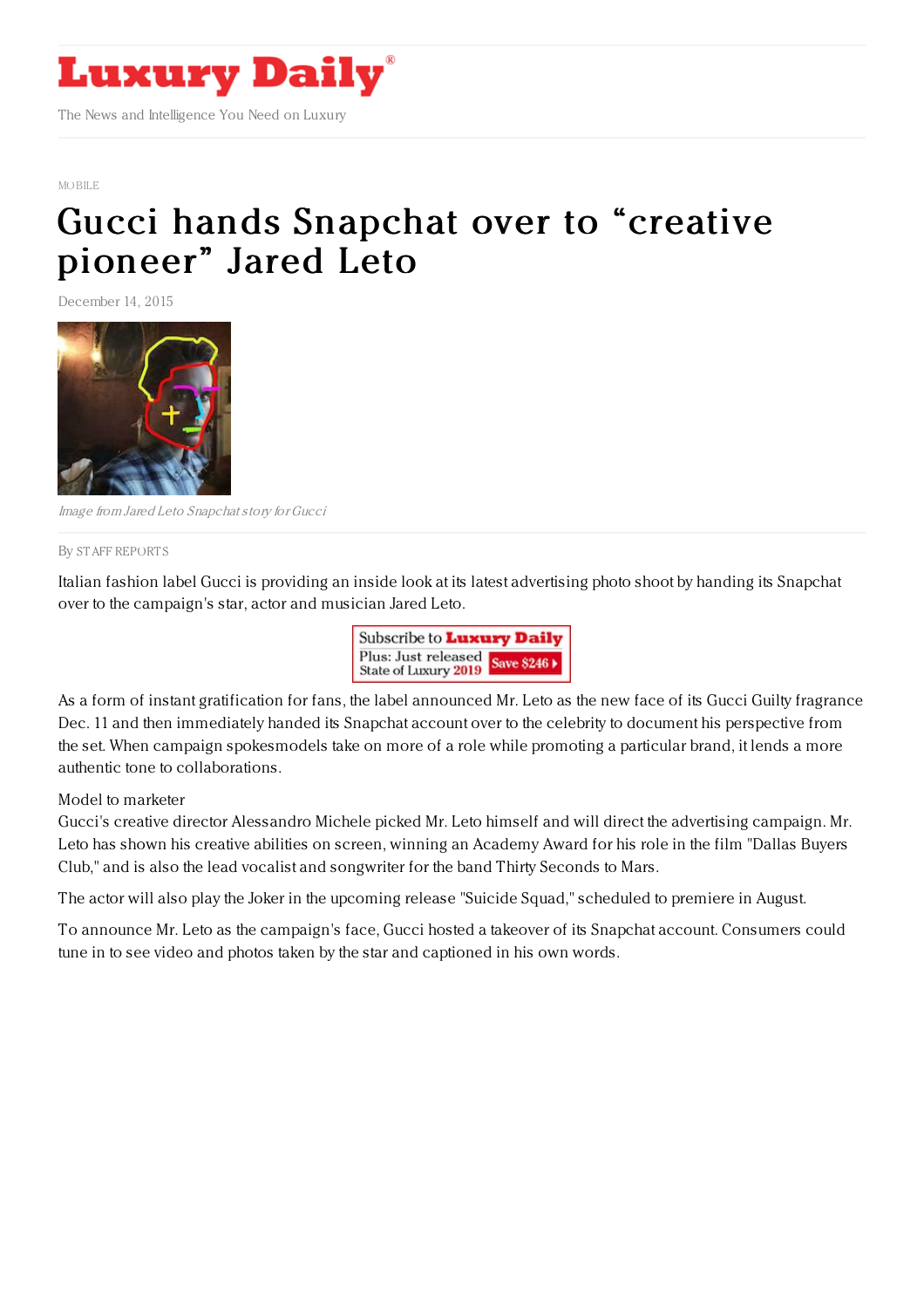

Screenshot from Gucci's Jared Leto takeover

From filming his Gucci loafers strolling across the floor, to sharing an artily peeled orange and neon-embellished selfie, Mr. Leto brought his own voice to the Snapchat story. In one video within the feed, his bare feet perform an impromptu dance on set.

One quick frame reads," Can you keep a secret? #GuiltyNotGuilty" in small type. This phrase reappears in other frames.